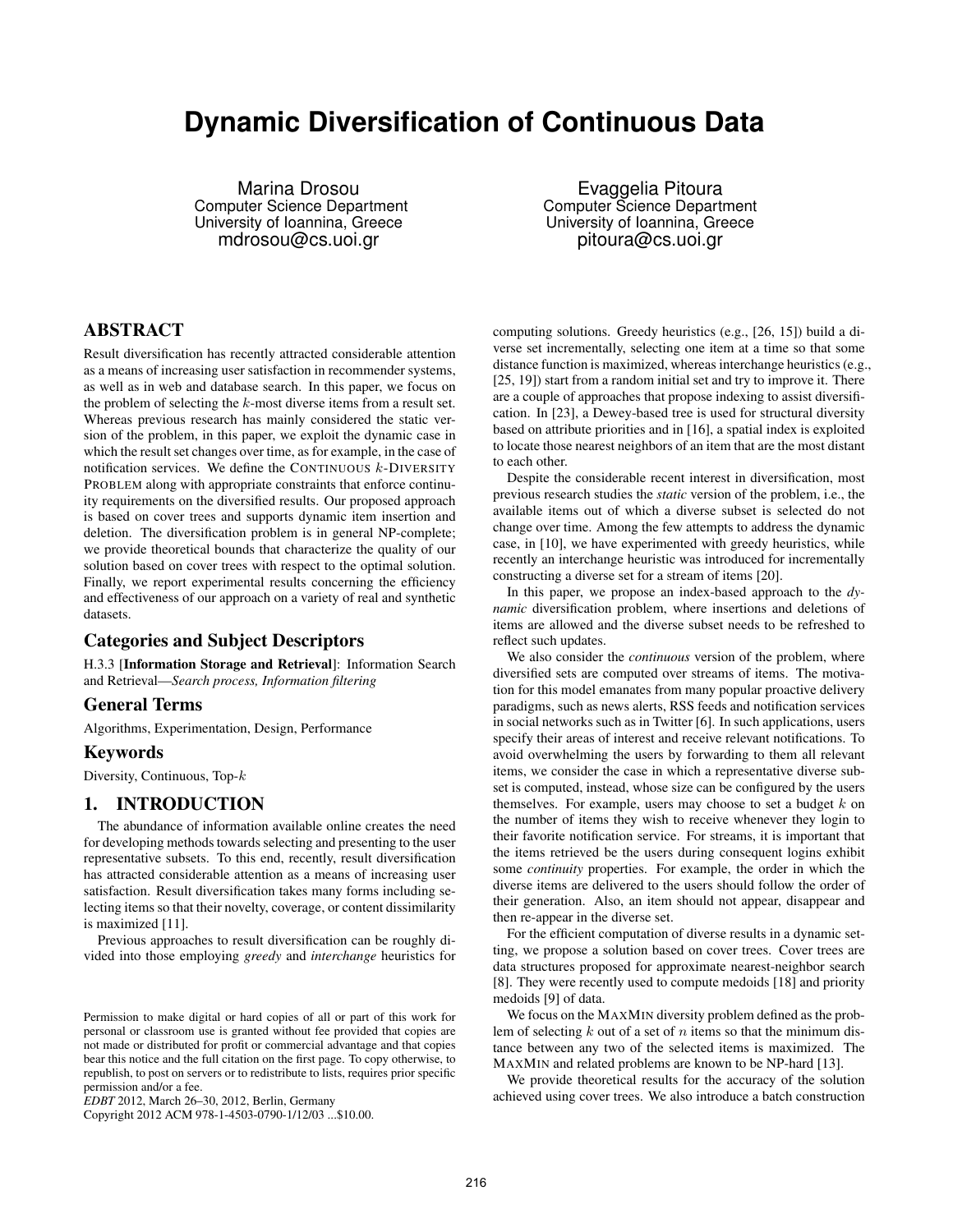that results in a cover tree with accuracy provably equivalent to that of the greedy heuristic for any  $k$ . For the continuous case, our incremental algorithms produce results of quality comparable to that achieved by re-applying the greedy heuristics to re-compute a diverse set, while avoiding the cost of re-computation. Using the cover tree also allows the efficient enforcement of the continuity requirements. Furthermore, multiple queries with different values of  $k$  can be supported.

In a nutshell, in this paper, we:

- introduce the dynamic diversification problem along with continuity requirements appropriate for a streaming scenario,
- propose indexing based on cover trees to address dynamic diversification,
- prove that the solution achieved by the cover tree for the MAXMIN problem is a  $\frac{b-1}{2b^2}$ -approximation of the optimal solution, where  $b$  is the base of the cover tree,
- provide a construction of a cover tree such that each of its levels corresponds to a solution of the greedy heuristic for various k,
- present incremental insertion and deletion algorithms for dynamic size cover trees and
- experimentally evaluate the efficiency and effectiveness of our approach using both real and synthetic datasets.

The rest of this paper is structured as follows. In Section 2, we present our diversification framework and define the CONTINU-OUS k-DIVERSITY PROBLEM. Sections 3 and 4 present the cover tree index structure and introduce algorithms for computing diverse items in continuous environments and for dynamic insertions and deletions of items. Section 5 presents our experimental results. In Section 6, we review related work in the area of item diversification and show how our work relates with current approaches. Finally, Section 7 concludes this paper.

# **2. DIVERSIFICATION MODEL**

There have been many proposals for defining diversity. Here, we focus on content diversity. In particular, given a set  $P$  of items we seek to select a subset  $S$  of  $P$  with the  $k$  most dissimilar items of P. First, we formally define diverse subsets and then we focus on special issues that arise when items arrive in streams.

## **2.1 The** *k***-Diversity Problem**

Let  $P = \{p_1, \ldots, p_n\}$  be a set of n items and k be a positive integer,  $k \leq n$ . Let also  $d: P \times P \to \mathbb{R}^+$  be a distance metric indicating the dissimilarity exhibited by two items in P. The *diversity* of a set  $S, S \subseteq P$ , is measured by a function  $f: 2^{|P|} \times d \to \mathbb{R}^+$ which takes into account the dissimilarity of the items in  $S$  as indicated by  $d$ . Given a budget  $k$  on the number of items to select, the k-DIVERSITY PROBLEM aims at selecting the  $k$  items of  $P$ that exhibit the largest diversity among all possible combinations of items. Formally:

DEFINITION 1 (k-DIVERSITY PROBLEM). *Let* P *be a set of items,* d *a distance metric and* f *a function measuring the diversity of a set of items. Let also* k *be a positive integer. The* k-DIVERSITY PROBLEM *is to select a subset* S ∗ *of* P *such that:*

$$
S^* = \operatorname*{argmax}_{\substack{S \subseteq P \\ |S| = k}} f(S, d)
$$

There are two main variations for content diversity concerning the choice of the function  $f$ : (i) maximizing the minimum distance



**Figure 1:** MAXMIN vs. MAXSUM solutions for  $n = 1000$  and  $k = 200$ . Diverse items are shown in bold.

among the selected items (MAXMIN) and (ii) maximizing the average distance among the selected items, which is equivalent to maximizing the sum of their distances (MAXSUM). We formally define the two variations as  $f_{\text{MIN}}$  and  $f_{\text{SUM}}$  respectively:

$$
f_{\text{MIN}}(S, d) = \min_{\substack{p_i, p_j \in S \\ p_i \neq p_j}} d(p_i, p_j)
$$

and

$$
f_{\text{SUM}}(S, d) = \sum_{\substack{p_i, p_j \in S \\ p_i \neq p_j}} d(p_i, p_j)
$$

For example, Figure 1 depicts the  $k = 200$  most diverse items selected from a set with  $n = 1000$  items using the corresponding diversification functions. In the rest of this paper, we will focus on the MAXMIN problem, since, in general, this version tends to select items that intuitively provide a better cover of the set P.

In this paper, we further consider the case in which the set  $P$ changes over time and we want to refresh the computed  $k$  most diverse items to represent the updated set. In general, the insertion (or deletion) of even a single item may result in a completely different diverse set. The following simple example demonstrates this. Consider the set  $P = \{(4, 4), (3, 3), (5, 6), (1, 7)\}$  of 2-dimensional points in the Euclidean space and  $k = 2$ . The two most diverse items of P are  $(4, 4)$  and  $(1, 7)$ . Assume now that the item  $(0, 0)$ is added to  $P$ . Now, the two most diverse items of  $P$  are  $(0, 0)$  and  $(5, 6).$ 

$$
d(p, S) = \min_{p_i \in S} d(p, p_i)
$$

#### *The* MAXMIN *Greedy Heuristic.*

The k-DIVERSITY PROBLEM has been shown to be NP-hard [13]. Various heuristics have been proposed, among which a natural greedy heuristic (Algorithm 1) has been shown experimentally to outperform the others in most cases [10, 14]. The algorithm starts by selecting the two items of  $P$  that are the furthest apart (line 1). Then, it continues by selecting the items that have the maximum distance from the items already selected, where the distance of an item  $p$  from a set of items  $S$  is defined as:

It has been shown (e.g., in [22]) that the solution provided by the greedy heuristic is a  $\frac{1}{2}$ -approximation of the optimal solution.

#### **2.2 The Continuous** *k***-Diversity Problem**

We consider applications where new items are generated in a continuous manner and, thus, the set  $P$  of available items changes gradually over time. Since items are continuously generated, we would like to present to the user a continuous view of the most diverse items in this stream. For example, consider a user contin-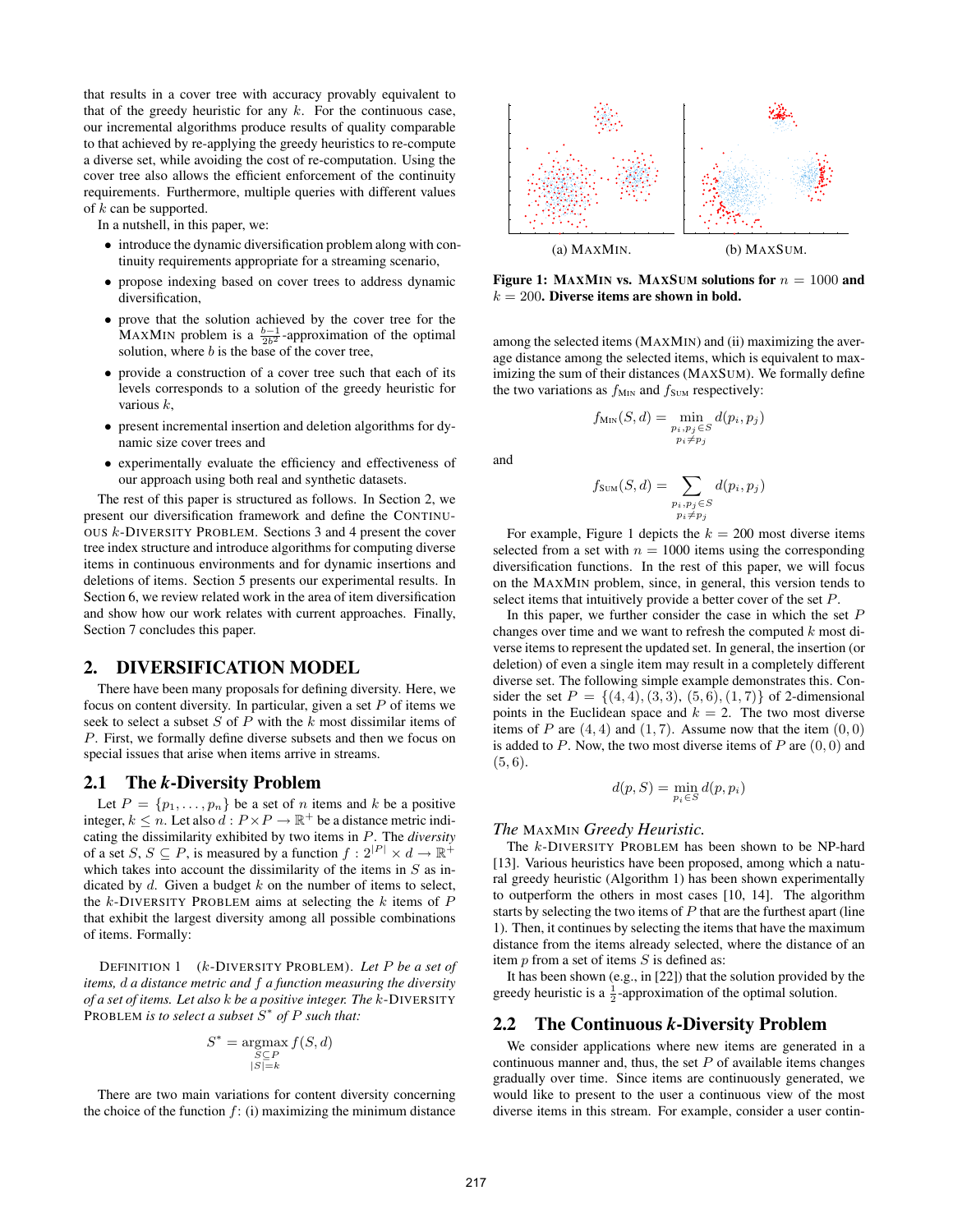#### **Algorithm 1** MAXMIN Greedy Heuristic.

**Input:** A set of items  $P$ , an integer  $k$ .

**Output:** A set  $S$  with the  $k$  most diverse items of  $P$ .

1:  $p^*, q^* \leftarrow \operatorname{argmax}_{\substack{p,q \in P \\ p \neq q}} d(p,q)$ 2:  $S \leftarrow \{p^*, q^*\}$ 3: while  $|S| < k$  do 4:  $p^* \leftarrow \operatorname{argmax}_{p \in P} d(p, S)$ 5:  $S \leftarrow S \cup \{p^*\}$ 6: **end while** 7: **return** S

uously receiving a representative, i.e., most diverse, subset of the stream of the tweets generated by the users she follows.

We adopt a sliding-window model where the  $k$  most diverse items are computed over sliding windows of length  $w$  in the input data. The length of the window  $w$  can be defined either in time units (e.g., "the  $k$  most diverse items in the last hour") or in number of items (e.g., "the k most diverse items among the 100 most recent ones"). Without loss of generality, we assume item-based windows. In this model, an item is selected, if and only if, it is part of the  $k$  most diverse items of the last  $w$  items.

We allow windows not only to slide but also to jump, i.e., to move forward more than one position in the stream of items each time. Assuming windows of length  $w$  and a jump step of length  $h$ , with  $h \leq w$ , consequent windows overlap and share  $w-h$  common items. We call these windows *jumping windows* (Figure 2). Two consequent jumping windows correspond, for example, to the view of the available items between two visits of the user to her RSS feeder application. Between these two consequent visits, a number of items cease to be valid, a number of new items have been generated, while a number of older items are still valid and available to the user. Note that, for  $h = 1$ , jumping windows behave as regular sliding windows, while for  $h = w$ , windows are disjoint and we get periodic behavior with a period of length  $w$ .

Formally, let  $P$  be a stream of items. We denote the  $i<sup>th</sup>$  jumping window of P as  $P_i$  and write  $P_i = (p_1, \ldots, p_w)$ , where  $p_1, \ldots, p_w$ are the items that belong to  $P_i$  in order of their generation time. The UNCONSTRAINED CONTINUOUS k-DIVERSITY PROBLEM is to select a subset  $S_i^*$  of  $P_i$  for each  $P_i$ , such that:

$$
S_i^* = \operatorname*{argmax}_{\substack{S_i \subseteq P_i \\ |S_i| = k}} f(S_i, d)
$$

#### *Constrained Continuous* k*-Diversity Problem.*

Since users may expect some continuity in the diverse sets they see in consequent retrievals, we consider the following additional requirements on how the items in diverse sets change over time. First, we want to avoid having diverse items which are still valid in the current window disappear. This may lead to confusing results, where an item appears in one window, disappears in the next one and then appears again. Thus, an item that was chosen as diverse will continue to be considered as such throughout the rest of its lifespan. We call this the *durability* requirement.

Second, we want the order in which items are chosen as diverse to follow the order they appear in the stream. This means that, once an item  $p$  is selected as diverse, we cannot later on select an item older than p as diverse. We call this the *freshness* requirement. This is a desirable property in case of notification services, such as news alerts and RSS feeds, since the items selected to be forwarded to the users follow the chronological order of their publication. Raising this requirement can result in out-of-order delivery of items which may seem unnatural to the users.

**Figure 2:** A jumping window with  $w = 7$  and  $h = 4$ .

Based on the above observations, we formally define the CON-STRAINED CONTINUOUS k-DIVERSITY PROBLEM as follows:

DEFINITION 2. (CONSTRAINED CONTINUOUS k-DIVERSITY PROBLEM). Let  $P$  *be a stream of items and*  $P_{i-1}$ ,  $P_i$  *be two consequent jumping windows. Let also* d *be a distance metric,* f *a function measuring the diversity of a set of items and* k *a positive integer. The* CONSTRAINED CONTINUOUS k-DIVERSITY PROB-LEM *is to select a subset*  $S_i^*$  *of*  $P_i$  *for each*  $P_i$ *, such that:* 

$$
S_i^* = \operatorname*{argmax}_{\substack{S_i \subseteq P_i \\ |S_i| = k}} f(S_i, d)
$$

*and also, given the diverse subset* S ∗ <sup>i</sup>−<sup>1</sup> *for* P<sup>i</sup>−1*, the following two constraints hold:*

*(i)*  $\forall p_j \in S_{i-1}^* \cap P_i \Rightarrow p_j \in S_i^*$  *(durability requirement),* 

*(ii)* Let  $p_l$  be the newest item in  $S_{i-1}^*$ . Then,  $\frac{4}{7}p_j$  ∈  $P_i\backslash S_{i-1}^*$  with  $j < l$ , such that,  $p_j \in S_i^*$  (freshness requirement).

# **3. INDEX-BASED DIVERSIFICATION**

In this paper, we aim at developing a diversification method that can be applied to dynamic environments. To this end, we employ a tree structure to index the available items. Our approach is based on the cover tree, defined next.

## **3.1 The Cover Tree**

The Cover Tree (CT) [8] for a data set  $P$  is a leveled tree where each level is a "cover" for all levels beneath it. Each level of the tree is associated with an integer  $\ell \in (-\infty, \infty)$ .  $\ell$  decreases as the tree is descended. Intuitively, the lowest level contains all items in the set and, as we move up the tree, subsets of the items are promoted based on their distances. Items at higher levels of the tree are farther apart from each other than items at lower levels of the tree. An example is shown in Figure 3. Each node in the tree is associated with exactly one item  $p \in P$ , while each item may be associated with multiple nodes in the tree. However, each item is associated with at most a single node at each level.

In the following, when clear from context, we will use  $p$  to refer to both the item  $p$  and a node in the tree at a specific level that is associated with p.

Let  $C_{\ell}$  be the set of nodes at level  $\ell$  of a cover tree. The cover tree of *base*  $b, b > 1$ , obeys the following invariants for all  $l$ :

- 1. **Nesting**:  $C_{\ell} \subset C_{\ell-1}$ , i.e., once an item p appears in the tree at some level, then every lower level has a node associated with  $p$ .
- 2. **Covering**: For every  $p_i \in C_{\ell-1}$ , there exists a  $p_j \in C_{\ell}$ , such that,  $d(p_i, p_j) \leq b^{\ell}$  and the node associated with  $p_j$  is the parent of the node associated with  $p_i$ .
- 3. **Separation**: For all distinct  $p_i, p_j \in C_\ell$ , it holds that,  $d(p_i, p_j)$  $>b^{\ell}$ .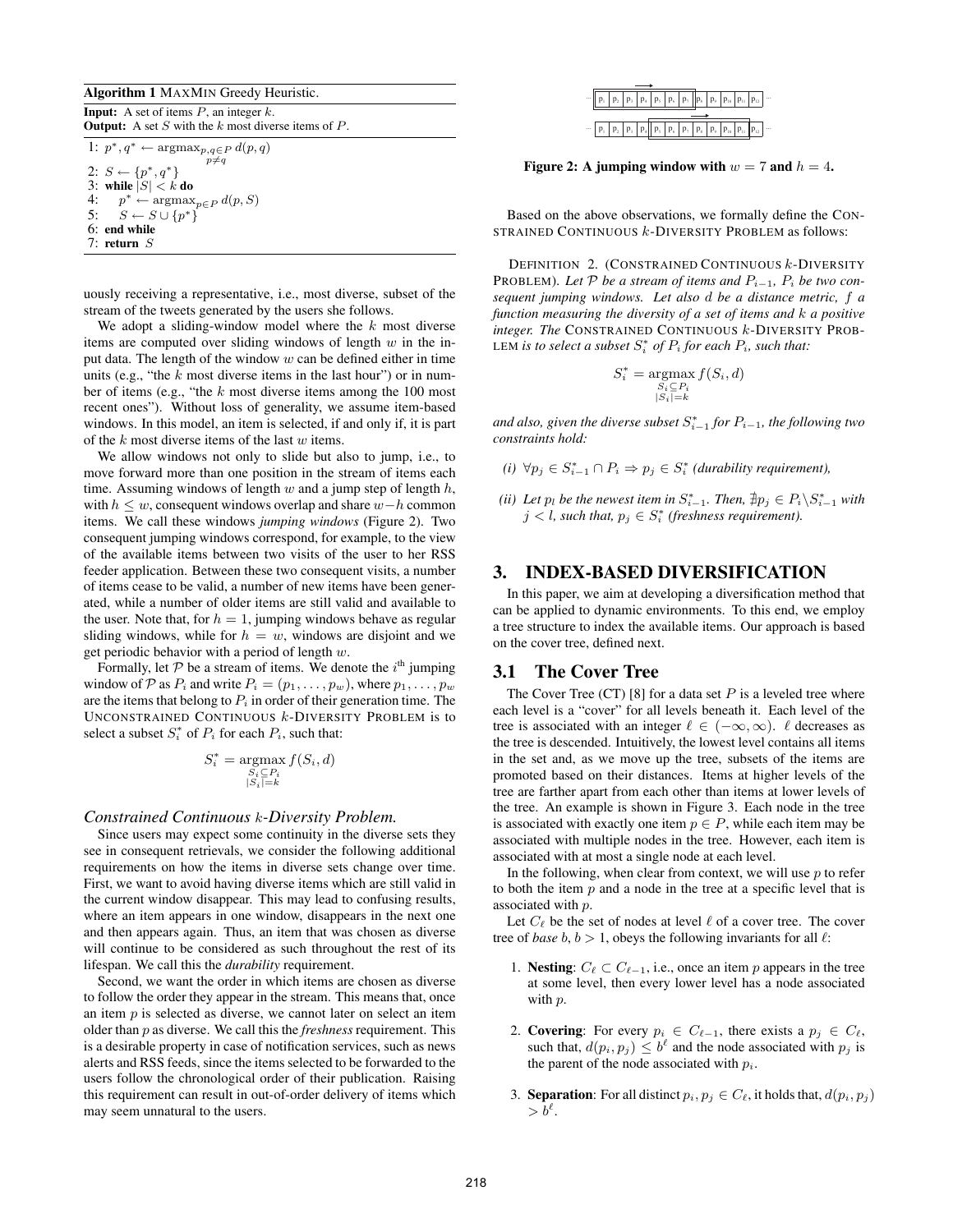

**Figure 3: An example of the 10 first levels of a cover tree for a set of items in the 2-dimensional space. Bold points represent the items (i.e., nodes) at each level, moving from lower to higher levels, as we move from left to right.**

The cover tree was originally proposed with base  $b = 2$ . In this paper, we use a more general base  $b, b > 1$ . Generally, larger base values result in shorter and wider trees, since fewer nodes are able to "cover" the nodes beneath them. The value of b determines the granularity with which we move from one level to the next, i.e., how many more items become visible when we descend the tree.

Due to the invariants of the cover tree, if an item  $p$  appears first in level  $\ell$  of the tree, then p is a child of itself in all levels below  $\ell$ . An *implicit* representation of a cover tree, i.e., storing all nodes, requires space depending not only on the number of items but also on their pairwise distances, since those distances determine the number of required levels. However, self-children are not required to be explicitly stored since we can always deduce their existence in lower levels. The *explicit* representation of a cover tree removes all nodes which have only self-children in their subtrees (or only self-parents in case of leaf nodes). The explicit representation of a cover tree for P, with  $|P| = n$ , requires  $O(n)$  space. While in our experiments we used the explicit representation, for ease of presentation, we shall use the implicit representation when describing the algorithms and assume an infinite number of levels, with  $\ell = -\infty$ representing the lowest level that includes all items in P and  $\ell =$  $+\infty$  representing the root level, unless otherwise specified.

We make the following observation which is important for diversification: items at sibling nodes of higher levels of a cover tree are further apart from each other than those at lower levels due to the separation invariant. Thus, by selecting items from higher levels of the tree, we can retrieve results that exhibit higher diversity.

#### **3.2 Computing Diverse Subsets**

Next, we show how we can exploit the cover tree to retrieve the  $k$  most diverse items of a set  $P$ . Let  $S$  be a solution for the  $k$ -DIVERSITY PROBLEM and  $\ell$  be the highest level in which all items in  $S$  appear in the cover tree (this condition must hold at some level due to the nesting invariant). Then, the diversity of  $S$  is larger than  $b^{\ell}$ , due to the separation invariant. Therefore, we aim at selecting a subset  $S$  of the nodes of the tree that appear as high as possible in the tree.

Algorithm 2 selects the  $k$  most diverse items using a cover tree. We start from the root of the tree and descend until we reach the first level  $\ell$  such that  $|C_{\ell}| \leq k$  and  $|C_{\ell-1}| > k$ . At each level, we add to the solution all items found. Note that, due to nesting, an item that appears in any level  $m$  of the tree also appears in all levels below m. The remaining  $k - |C_\ell|$  items are selected from  $C_{\ell-1}$ . The selection is done in a greedy manner so that the most diverse amongst the items of  $C_{\ell-1}$  are selected (lines 7-11).

The two requirements of Definition 2 can be easily enforced using the cover tree. For the durability requirement, items that are selected as diverse are marked so and remain part of the diverse set until they expire. Let  $r$  be the number of such items. In this case, Algorithm 2 just selects  $k - r$  additional items from the tree. For the freshness requirement, non-diverse items that are older than the newest diverse item in the current diverse set are marked as "invalid" in the cover tree. These items are not considered further as candidates for inclusion.

## **Algorithm 2** Diverse Item Computation Using a Cover Tree. **Input:** A cover tree  $T$ , an integer  $k$ .

**Output:** A set S with the k most diverse items in T.

1:  $\ell \leftarrow +\infty$ 2: **while**  $|T.C_{\ell-1}| \le k$  **do**<br>3:  $\ell \leftarrow \ell - 1$  $\ell \leftarrow \ell - 1$ 4: **end while** 5:  $S \leftarrow T.C_{\ell}$ 6: Candidates  $\leftarrow T.C_{\ell-1}$ 7: while  $|S| < k$  do 8:  $p^* \leftarrow \text{argmax}_{p \in Candidates} d(p, S)$ 9:  $S \leftarrow S \cup \{p^*\}$ 10: Candidates ← Candidates \{p<sup>\*</sup>} 11: **end while** 12: **return** S

## **3.3 Approximation Bound**

The next theorem characterizes the quality of the solution of the diversity algorithm that selects items from the top levels of any cover tree.

THEOREM 1. Let P be a set of items,  $k \geq 2$ ,  $d^{OPT}(P, k)$  be the  $\emph{optimal minimum distance for the MAXMIN problem and } d^{CT}(P,k)$ *be the minimum distance of the diverse set computed by the diversity algorithm on a cover tree for* P *(Algorithm 2). It holds that*  $d^{CT}(P,k) \ge \alpha \ d^{OPT}(P,k)$ , where  $\alpha = \frac{b-1}{2b^2}$ .

PROOF. Let  $S^{OPT}(P, k)$  be an optimal set of k diverse items. To prove Theorem 1, we shall bound the level where the least common ancestor (LCA) of any pair of items  $p_1, p_2 \in S^{OPT}(P, k)$ appears in the cover tree. Assume that the LCA of any two items  $p_1, p_2$  in the optimal solution appears for the first time at level m. That is,  $m$  is the lowest (furthest from the root) level that such an LCA appears.

Let us now compute a bound on m. Assume that the LCA of any two items  $p_1, p_2 \in S^{OPT}(P, k)$  appears at level m. Let p be this ancestor. From the triangle inequality,  $d(p_1, p) + d(p_2, p) \ge$  $d(p_1, p_2)$ . Since  $p_1, p_2 \in S^{OPT}(P, k)$ , it holds that,  $d(p_1, p_2) \geq$  $d^{OPT}(P, k)$ . Thus:

$$
d(p_1, p) + d(p_2, p) \ge d^{OPT}(P, k)
$$
 (1)

From the covering invariant of the cover tree, it holds that,  $d(p_1, p)$  $\leq \sum_{j=-\infty}^{m} b^j \leq \frac{b^{m+1}}{b-1}$ . Similarly,  $d(p_2, p) \leq \frac{b^{m+1}}{b-1}$ . Substituting in (1), we get that  $2 \frac{b^{m+1}}{b-1} \geq d^{OPT}(P, k)$ . Solving for m, we have  $m \geq \log_b \left( \frac{b-1}{2} d^{OPT}(P, k) \right) - 1.$ 

Since  $m$  is the first level that the LCA of any two items in the optimal solution appears, from the covering property, it holds that at level  $m - 1$ , there are at least k items, i.e., the distinct ancestors of the  $k$  items in the optimal solution. Thus, there are at least  $k$ items at level

$$
m - 1 = \log_b \left( \frac{b - 1}{2} d^{OPT}(P, k) \right) - 2
$$
 (2)

This means that the cover tree algorithm will select items from this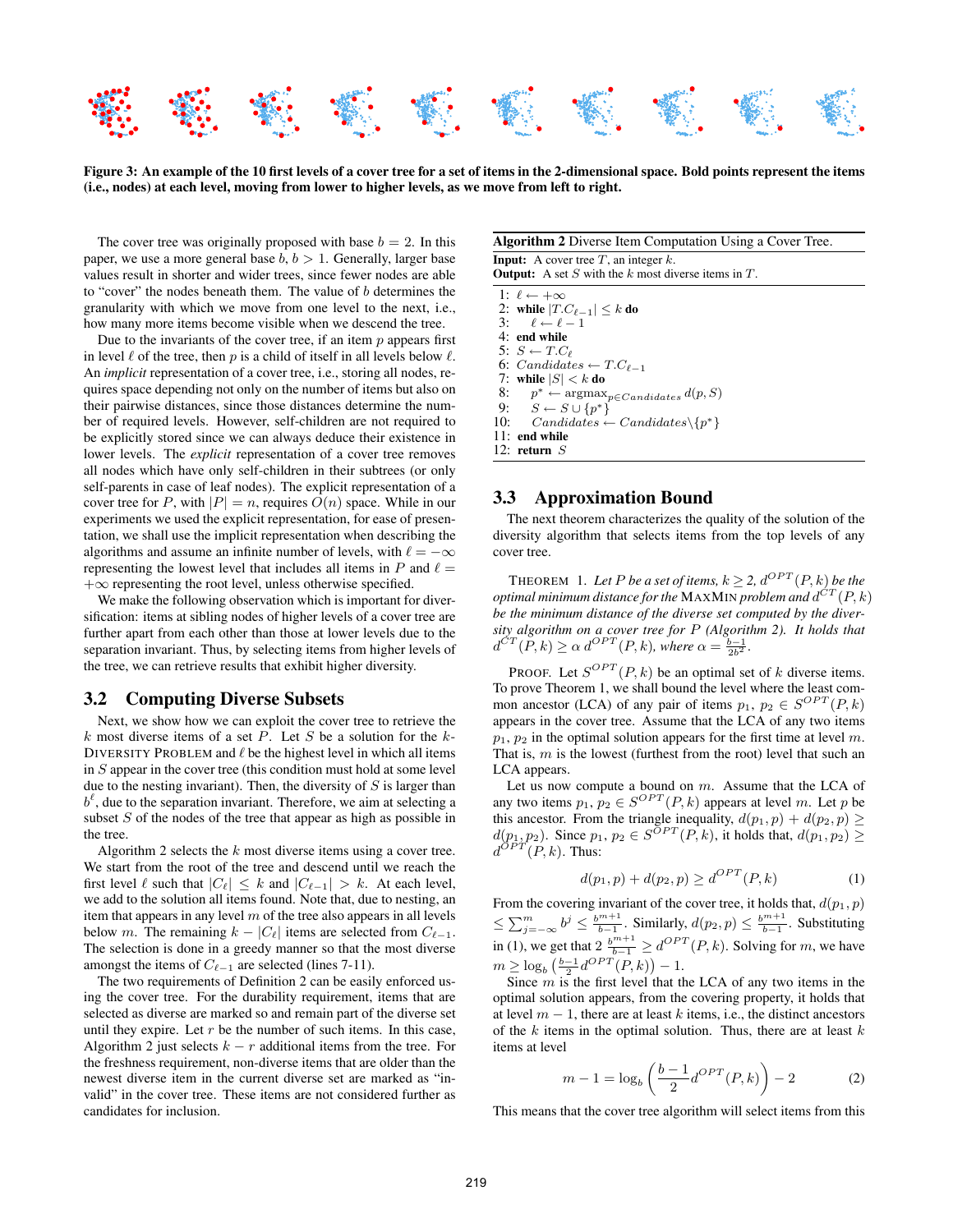or a higher level. From the separation invariant of the cover tree, we have  $d^{CT}(P, k) \ge b^{m-1}$ . Using (2), we get that  $d^{CT}(P, k)$  $\geq b^{\log_b\left(\frac{b-1}{2}d^{OPT}(P,k)\right)-2} \Rightarrow d^{CT}(P,k) \geq \frac{b-1}{2}d^{OPT}(P,k) b^{-2},$ which proves the theorem.  $\Box$ 

Note that the approximation bound holds independently of how the items at the lower level are selected. In Algorithm 2, this selection is done greedily (lines 7-11), but this does not affect the theoretical bound.

### **3.4 Changing** *k*

The cover tree can be used to provide results for multiple queries with different  $k$ . Thus, each user can individually tune the amount of diverse items she wishes to receive. Furthermore, the cover tree supports a "zooming" type of functionality. Assume that a user selects a specific value for  $k$ . After receiving the  $k$  most diverse items, she can request a larger number of closer to each other items by choosing a larger  $k$  ("zoom-in") or a smaller number of further apart items by choosing a smaller  $k$  ("zoom-out").

We can exploit the nesting invariant to achieve a sense of continuity in the following sense. Let  $S$  be the set of the  $k$  most diverse items and let  $\ell$  be the highest level of the cover tree at which all items of S appear. For  $k' > k$ , to construct the set S' with the  $k'$  most diverse items, we select items from level  $\ell$  or lower (Algorithm 2), thus, we can enforce the condition  $S' \supset S$ , since the items in S appear in all levels  $m \leq \ell$ . For  $k' < k$ , to construct the set S' with the k' most diverse items, and also enforce  $S' \subset S$ , we may select those items of S that appear at levels higher than  $\ell$ .

## **4. COVER TREE CONSTRUCTION**

Given a set of items  $P$ , there may be many different cover trees that maintain the three invariants. In this section, we first present an algorithm for a batch construction of a cover tree for  $P$  appropriate for the MAXMIN problem and then consider dynamic insertions and deletions.

#### **4.1 Batch Construction**

In the batch construction of a cover tree, the tree is built bottomup. The algorithm proceeds greedily by promoting to higher levels the items with the largest possible distance from the already selected ones as long as the cover tree invariants are not violated.

This process is shown in Algorithm 3. First, the lowest level  $\ell$  of the cover tree is formed by adding to it all items in  $P$  (lines 1-5). Then, we select items from the lowest level whose distance is more than  $b^{\ell+1}$ , i.e., they cannot be a child of each other at the new level  $\ell + 1$  due to the separation invariant (lines 7-17). The selected items form the new level  $\ell + 1$  and the remaining items are distributed among them so that the covering invariant holds (lines 18-21). The nesting invariant clearly holds as well since every item is either promoted or assigned to some parent in the new level.

In order to construct the cover tree in a way that maximizes the diversity of the items in the higher nodes of the tree, we employ the following heuristic. When selecting which items from  $C_{\ell}$  to promote to the next level  $C_{\ell+1}$ , we follow a greedy approach; we start by promoting the two items that are the furthest apart and then add in rounds the item that has the largest minimum distance from the already promoted ones (line 14). We refer to the cover tree constructed using the above heuristic as the Batch Cover Tree (or  $BCT$ ) for  $P$  and  $b$ .

To further improve the tree, when distributing the remaining items of  $C_{\ell}$  to the nodes of  $C_{\ell+1}$ , we assign each of them to its closest candidate parent (line 19). We call this step *nearest parent* heuris-

**Algorithm 3** Batch Cover Tree Construction. **Input:** A set of items P, a base b. **Output:** A cover tree T of base b for P. 1:  $\ell \leftarrow \lfloor \log_b \left( \min_{p,q \in P} d(p,q) \right) \rfloor$ 2:  $Q_{\ell} \leftarrow \emptyset$ 3: **for all**  $p \in P$  **do**<br>4:  $Q_{\ell} \leftarrow Q_{\ell} \cup \{$  $Q_{\ell} \leftarrow Q_{\ell} \cup \{p\}$ 5: **end for** 6: **while**  $|T.C_{\ell}| > 1$  **do**<br>7:  $T.C_{\ell+1} \leftarrow \emptyset$ 7:  $T.C_{\ell+1} \leftarrow \emptyset$ <br>8: *Candidates*  $Candidates \leftarrow T.C_{\ell}$ 9: p  $p^*, q^* \leftarrow \text{argmax}_{p,q \in Candidates} \, d(p,q)$ 10:  $T.C_{\ell+1} \leftarrow T.C_{\ell+1} \cup \{p^*, q^*\}$ 11: Candidates ← Candidates { $\{p^*, q^*\}$ 12: **while** Candidates  $\neq \emptyset$  **do**<br>13: Candidates  $\leftarrow$  Cand  $Candidates \leftarrow Candidates \setminus \{p : \exists q \in T.C_{\ell+1} \text{ with } \}$  $d(p,q) \leq b^{\ell+1}$  $14:$  $p^* \leftarrow \text{argmax}_{p \in Candidates} d(p, T.C_{\ell+1})$ 15:  $T.C_{\ell+1} \leftarrow T.C_{\ell+1} \cup \{p^*\}$ 16: Candidates ← Candidates  $\{p^*\}$ 17: **end while** 18: **for all**  $p \in T.C_{\ell}$  do  $19:$ \* ←  $\arg\min_{q \in T.C_{\ell+1}} d(p, T.C_{\ell+1})$ 20: make q parent of  $p$ <br>21: **end for** 21: **end for**<br>22:  $T.C_{\ell} \leftarrow$ 22:  $T.C_{\ell} \leftarrow T.C_{\ell+1}$ <br>23:  $\ell \leftarrow \ell+1$  $\ell \leftarrow \ell + 1$ 

- 24: **end while**
- 

25: **return** T.C<sup>ℓ</sup>

tic. The motivation for this heuristic is to reduce the overlap among the areas covered by sibling nodes.

We shall prove that the items at each level  $\ell$  of a BCT are the result of applying the greedy heuristic (Algorithm 1) on  $P$  when  $k$ is set equal to the number of items of this level (i.e., for  $k = |C_{\ell}|$ . To do so, we shall use the following observation for the greedy algorithm.

OBSERVATION 1. Let  $S^{GR}(P, k)$  be the result of the greedy *heuristic for*  $k$  *and*  $P$ *. For any*  $k > 2$ *, it holds that,*  $S^{GR}(P, k+1)$  $\supset S^{GR}(P, k)$ .

THEOREM 2. *For any batch cover tree* T *for a set of items* P*, it holds that,*

$$
\forall \text{ level } \ell \text{ of } T, C_{\ell} = S^{GR}(P, |C_{\ell}|)
$$

*where*  $C_{\ell}$  *is the set of items at level*  $\ell$  *of*  $T$ *.* 

PROOF. We shall prove the theorem by induction on the level  $\ell$ . The theorem holds trivially for  $\ell$  equal to the lowest level of the tree, since this level includes all items in P. Assume that it holds for level  $\ell$ . We shall show that it also holds for level  $\ell + 1$ .

Consider the construction of level  $\ell+1$ . From the induction step, it holds that,  $C_{\ell} = S^{GR}(P, |C_{\ell}|)$ .

Let p be the *first* item in  $C_{\ell}$  such that p is the best candidate, i.e., has the maximum minimum distance from the items already selected, but cannot be moved to  $C_{\ell+1}$  because it is covered by an item already selected to be included in  $C_{\ell+1}$ . Let  $C', C' \subset C_{\ell}$ , be the set of items already selected to be included in  $C_{\ell+1}$ . This means that, for p, it holds:  $\min_{q' \in C'} d(p, q') \geq \min_{q' \in C'} d(p', q'),$  for all  $p' \in C_{\ell} \backslash C'$  (1) and, also,  $\exists q \in C'$  such that  $d(p,q) \leq b^{\ell+1}$  (2). From (1) and (2), we get that for all  $p' \in C_{\ell} \backslash C'$ ,  $\exists q \in C'$  such that  $d(p', q) \leq b^{\ell+1}$ , that is, all remaining items are also already covered by items in  $C'$ .

Thus, p is the last item that is considered for inclusion in  $C_{\ell+1}$ , since all other remaining items in  $C_{\ell}$  are already covered. There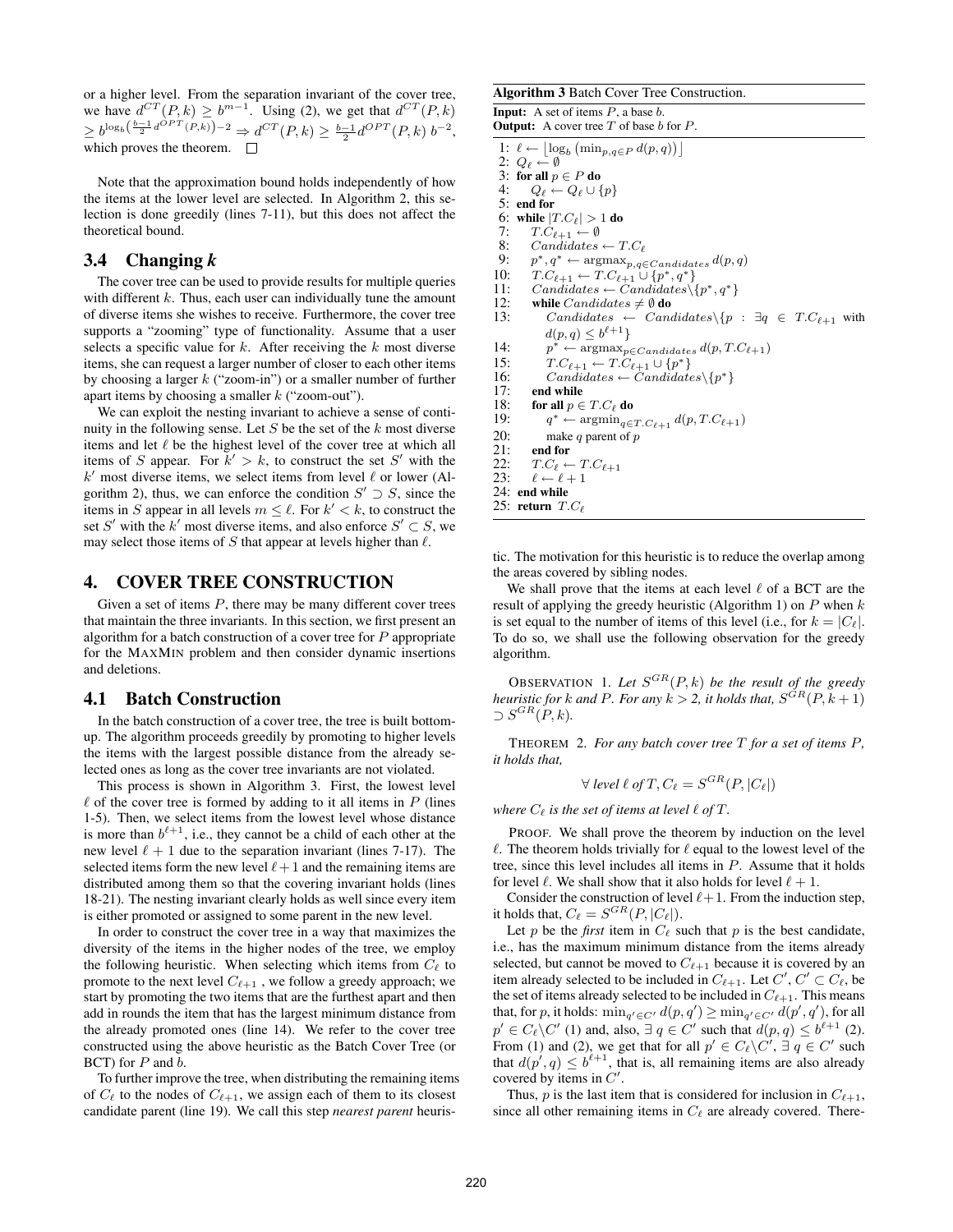fore, to construct  $C_{\ell+1}$ , the items from  $C_{\ell}$  to be included in level  $\ell + 1$  are considered in the same order as in the greedy heuristic, until one item that violates the separation criterion (it is covered by the selected items) is encountered. When this happens the selection stops. By the induction step and Observation 1, this concludes the proof.  $\square$ 

Note that, we have made an implicit assumption that no ties are present when selecting items. In the absence of ties, both the greedy heuristic and the cover tree algorithm select items deterministically. We can raise this assumption, by considering that if ties exist, these are resolved in a specific order that may vary depending on the nature of the items, for instance, by selecting the most recent among the items.

Regarding the complexity of Algorithm 3, most computational steps are shared among levels. Each level  $C_{\ell+1}$  is a subset of  $C_{\ell}$ and, more specifically, it consists of the items of  $C_{\ell}$  in the order that they were inserted into  $C_{\ell}$  until the first item whose minimum distance from the already selected items of  $C_{\ell}$  at the point of its insertion is smaller than  $b^{\ell+1}$ . Therefore, it suffices to perform these computational steps only once (at the lower level) and just maintain the order at which each item was selected from the lowest level for promotion to the next one.

Finally, from Theorem 2, we get that:

COROLLARY 1. Let P be a set of items,  $k \geq 2$ ,  $d^{GR}(P, k)$  be *the minimum distance of the diverse set computed by the greedy heuristic (Algorithm 1) and* d BCT (P, k) *be the minimum distance of the diverse set computed by the cover tree algorithm (Algorithm 2)* when applied on a batch cover tree for P. It holds that  $d^{GR}(P, k)$  $= d^{BCT}(P, k).$ 

As a final remark, another way to view the batch cover tree is as caching the results of the greedy heuristic for all  $k$  and indexing them for efficient retrieval.

#### **4.2 Dynamic Construction**

In dynamic environments, it is not efficient to re-construct a batch cover tree whenever an item is inserted or deleted. Thus, we construct a cover tree for P *incrementally* as new items arrive and old ones expire. Next, we present insertion and deletion algorithms for a cover tree of base b. We refer to such trees as Incremental Cover Trees.

#### *Incremental Insertion.*

The procedure for inserting a new item  $p$  into a cover tree is shown in Algorithm 4. Algorithm 4 is based on the insertion algorithm in [8] and subsequent corrections in [17]. We have extended the original algorithms to work for any  $b > 1$ . The algorithm takes as input the new item p and a set of candidate nodes  $Q_{\ell}$  at level  $\ell$ under which the new item could be inserted. The tree is descended until a level is found in which  $p$  is separated from all other items (lines 2-4). Each time the tree is descended, only the nodes that cover  $p$  are considered (line 5). When the first level in which  $p$  is separated from all other items is located, the node that covers p and is closest to it is selected as its parent (lines 8-9).

Next, we prove the correctness of the algorithm for any  $b > 1$ .

THEOREM 3. *Algorithm 4 with input an item* p *and the root level*  $C_{\infty}$  *at level*  $\infty$  *of a cover tree*  $T$  *of base b for*  $P$  *returns a cover tree of base b for*  $P \cup \{p\}$ *.* 

PROOF. Assuming that  $p$  is not already in the tree, since  $\ell$  can range from  $+\infty$  to  $-\infty$ , there is always a (sufficiently low) level

#### **Algorithm 4** Insertion.

**Input:** An item p, a set of nodes  $T.Q_\ell$  of a cover tree T at level  $\ell$ . **Output:** A cover tree T.

1:  $C \leftarrow \{children(q) : q \in T.Q_\ell\}$ 2: **if**  $d(p, C) > b^{\ell}$  **then** 3: **return** true 4: **else** 5:  $T.Q_{\ell-1} \leftarrow \{q \in C : d(p,q) \leq \frac{b^{\ell}}{b-1}\}$  $\frac{b^*}{b-1}\}$ 6:  $flag \leftarrow Insertion(p, T.Q_{\ell-1}, \ell-1)$ <br>7: if  $flag$  and  $d(p, T.Q_{\ell}) \leq b^{\ell}$  then 7: **if**  $flag$  and  $d(p, T.Q_\ell) \leq b^\ell$  then  $8:$ \* ←  $\argmin_{q \in T.Q_\ell, d(p,q) \leq b^\ell} d(p,q)$ 9: make p a child of  $q^*$ 10: **return** false 11: **else** 12: **return** flag<br>13: **end if** end if 14: **end if**

#### **Algorithm 5** Deletion.

**Input:** An item p, sets of nodes  $\{T.Q_\ell, T.Q_{\ell+1}, \ldots, T.Q_\infty\}$  of a cover tree  $T$  at level  $\ell$ .

**Output:** A cover tree T. 1:  $C \leftarrow \{children(q) : q \in T.Q_\ell\}$ 2:  $T.Q_{\ell-1} \leftarrow \{q \in C : d(p,q) \leq \frac{b^{\ell}}{b-1}\}$  $\frac{b^{\infty}}{b-1}$ } 3: Deletion(p, { $T.Q_{\ell-1}, T.Q_{\ell}, \ldots, T.Q_{\infty}$ },  $\ell-1$ ) 4: **if**  $d(p, C) = 0$  **then** 5: delete p from level  $\ell - 1$  and from *Children*(*Parent*(p))<br>6: **for**  $q \in Children(p)$  in greedy order **do** for  $q \in Children(p)$  in greedy order **do**  $7:8:$  $\ell' \leftarrow \ell - 1$ 8: **while**  $d(q, T, Q_{\ell'}) > b^{\ell'}$  do 9: add q into level  $\ell'$ 10:  $T.Q_{\ell'} \leftarrow T.Q_{\ell'} \cup \{p\}$  $\frac{11}{12}$ :  $\ell' \leftarrow \ell' + 1$ end while  $13:$ \* ←  $\arg\min_{q' \in T.Q_{\ell'}} d(p', q)$ 14: make q a child of  $q^*$ 15: **end for** 16: **end if**

of the tree where the condition of line 2 first holds. Let  $\ell - 1$ be that level. Since  $\ell - 1$  is the highest level that the condition holds, then it must hold that  $d(p, Q_\ell) \leq b^\ell$ . Therefore, the second condition of line 7 always holds and we can always find a parent for the new node that was inserted, thus maintaining the covering invariant. Whenever a new node is added at some level, it is also added in all lower levers as a child of itself, thus maintaining the nesting invariant. It remains to prove that this does not violate the separation invariant. To do this, consider some other item  $q$  in level  $\ell - 1$ . If  $q \in C$ , then  $d(p, q) > b^{\ell-1}$ . If not, then there is a higher level  $\ell' > \ell$  where some ancestor of q, say q' was eliminated by line 5, i.e.,  $d(p,q') > \frac{b^{\ell}}{b-1}$  $\frac{b^c}{b-1}$ . Using the triangle inequality, we have that  $d(p, q) \ge d(p, q') - d(q, q') = d(p, q') - \sum_{j=\ell}^{\ell'-1} b^j =$  $d(p,q') - \left(\frac{b^{\ell}-b^{\ell'}}{1-b}\right)$  $\left(\frac{\ell-b^{\ell}}{1-b}\right) > \frac{b^{\ell}}{b-1} + \frac{b^{\ell}-b^{\ell'}}{b-1} = \frac{b^{\ell}}{b-1} > b^{\ell-1}$ . Thus, the separation invariant is maintained as well.

Note that, in selecting a parent for p we use a *nearest parent* heuristic (as in the batch construction) to assign  $p$  to its closest parent (line 8). This step is not necessary for the correctness of the insertion. Instead, we could select any node for which  $d(p, q) \leq b^{\ell}$ as a parent of p. We choose  $q^*$  to better separate the items of each tree level.

For clarity of presentation, Algorithm 4 assumes that the new item p can be inserted in some existing level of the tree. In case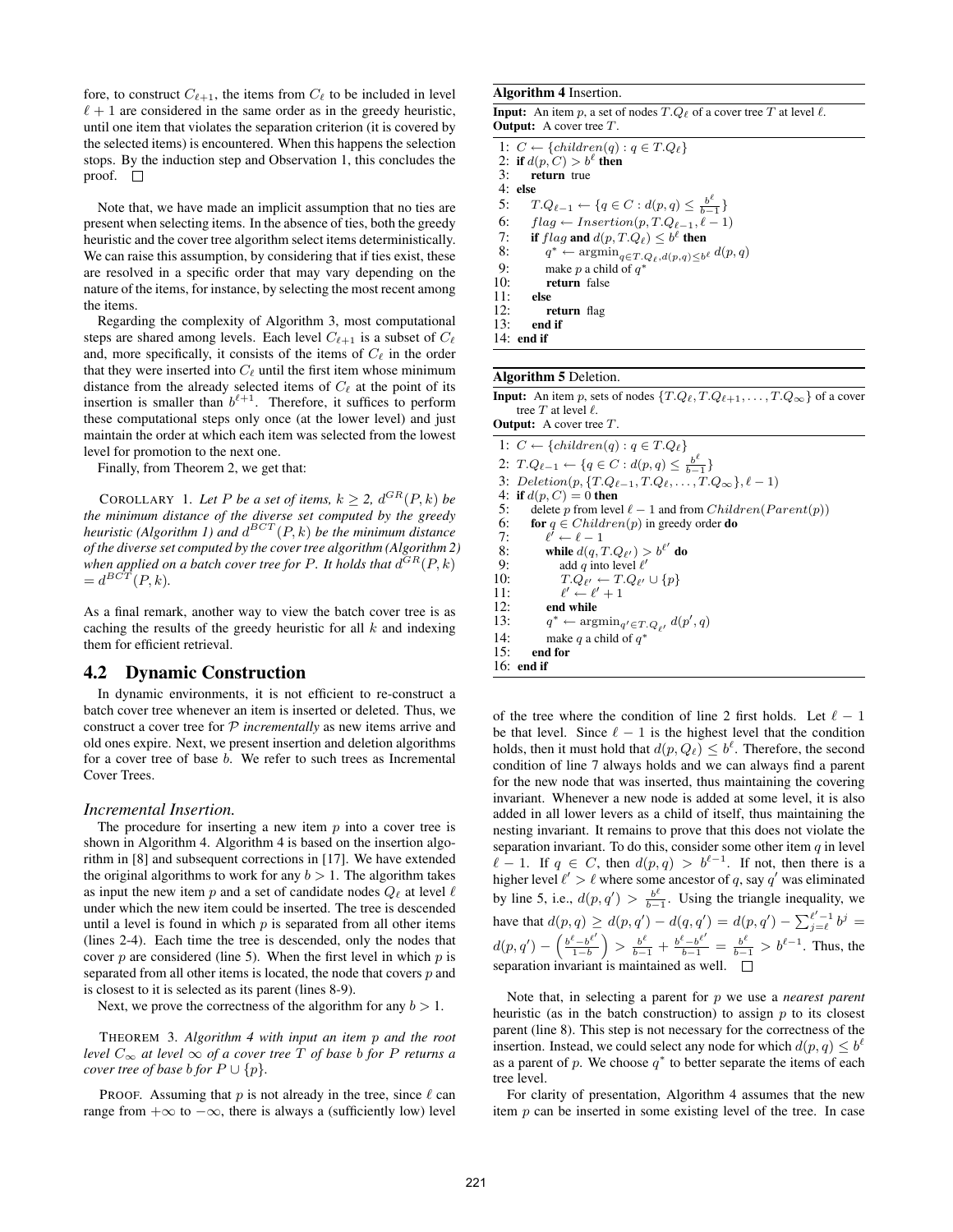| b       |                 | <i>Uniform</i> (1000 items) |           |                          | Clustered (1000 items) |           | Cities (1000 items) |                    |           |
|---------|-----------------|-----------------------------|-----------|--------------------------|------------------------|-----------|---------------------|--------------------|-----------|
|         | step (i) $(GR)$ | step $(ii)$ - $np$          | step (ii) | step (i) $(GR)$          | step $(ii)$ - $np$     | step (ii) | step (i) $(GR)$     | step $(ii)$ - np   | step (ii) |
| 1.3     | 166827666       | $0.57\%$                    | 0.40%     | 166730842                | 0.58%                  | 0.42%     | 165827166           | 0.58%              | 0.41%     |
| $1.5\,$ | 166347120       | $0.56\%$                    | 0.40%     | 166416457                | 0.56%                  | 0.42%     | 165827166           | $0.56\%$           | 0.41%     |
| $1.7\,$ | 166347120       | $0.55\%$                    | 0.39%     | 165943822                | $0.55\%$               | 0.41%     | 167101212           | $0.55\%$           | 0.40%     |
| b       |                 | <i>Forest</i> (1000 items)  |           | <i>Faces</i> (300 items) |                        |           | Flickr (400 items)  |                    |           |
|         | step (i) $(GR)$ | step $(ii)$ - np            | step (ii) | step (i) $(GR)$          | step $(ii)$ - np       | step (ii) | step (i) $(GR)$     | step $(ii)$ - $np$ | step (ii) |
|         |                 |                             |           |                          |                        |           |                     |                    |           |
| 1.3     | 167020404       | $0.57\%$                    | 0.43%     | 4499652                  | 1.94%                  | 1.49%     | 10684011            | $1.25\%$           | 1.00%     |
| 1.5     | 167020404       | $0.56\%$                    | $0.43\%$  | 4499652                  | 1.92%                  | 1.47%     | 10737077            | $1.11\%$           | 0.92%     |

**Table 1: Computational cost of GR and BCT.**

of static data, where we have the prior knowledge of the distances among the items, we are able to determine the maximum and minimum levels of the tree beforehand. However, when the indexed data change dynamically, this is not the case. We have modified our algorithm to meet this extra challenge. More specifically, whenever a new item arrives that has a larger distance from the root node than  $b^{\ell_{max}}$ , where  $\ell_{max}$  is the maximum level of the tree, we promote both the root node and  $p$  to a new higher level and repeat this process until one of the two nodes can cover the other. Also, whenever a new item p must be indexed in some lever lower than  $\ell_{min}$ , where  $\ell_{min}$  is the minimum level of the tree, we copy all nodes of  $C_{\ell_{min}}$ to a new level  $C_{\ell_{min}-1}$  until the new item p is separated from all other items in the new level. Note that, since the explicit representation of the tree is stored, this duplication of levels is only virtual and can be performed very efficiently.

#### *Incremental Deletion.*

The procedure for deleting items from a cover tree is shown in Algorithm 5. The procedure descends the tree searching for the item  $p$  to be removed, keeping note of the candidate nodes of each level that may have  $p$  as a descendant. After  $p$  is located, it is removed from the tree. In addition, all its children are reassigned to some of the candidate nodes.

Algorithm 5 includes two heuristics for improving the quality of the resulting cover tree. One is the usual *nearest parent* heuristic shown in line 13: we assign each child of  $p$  to the closest among the candidate parents. The other heuristic refers to the order in which the children of  $p$  are examined in line 6. We examine them in a greedy manner starting from the one furthest apart from the items in level  $\ell'$  and continue to process them in decreasing order of their distance to the items currently in  $\ell'$ . These heuristics also do not affect the correctness of the algorithm.

THEOREM 4. *Algorithm 5 with input an item* p *and the root level*  $C_{\infty}$  *at level*  $\infty$  *of a cover tree*  $T$  *of base b for*  $P$  *returns a cover tree of base b for*  $P \setminus \{p\}$ *.* 

PROOF. The item  $p$  is removed from all levels that include it, thus the nesting invariant is maintained. For each child  $q$  of  $p$ , we move up the tree, until a parent for  $q$  is located, inserting  $q$ in all intermediate levels  $\ell'$  to ensure that the nesting invariant is not violated. Such a parent is guaranteed to be found (at least at the level of the root). Adding  $q$  under its new parent does not violate the separation invariant in any of the intermediate levels since  $d(q, q')$  $> b^{\ell'}$ , for all q' in  $Q_{\ell'}$ . The covering constraint also holds for the parent of q.  $\Box$ 

As in the case of insertions, we also adjust  $\ell_{max}$  for the tree after each deletion ( $\ell_{min}$  does not require adjustment in case the explicit representation is stored). Whenever the root node is deleted, we

**Table 2: Characteristics of Datasets.**

| <b>Dataset</b> | Cardinality | <b>Dimensions</b> | <b>Distance metric</b> |
|----------------|-------------|-------------------|------------------------|
| Uniform        | 10000       |                   | Euclidean              |
| Clustered      | 10000       |                   | Euclidean              |
| <b>Cities</b>  | 5922        |                   | Euclidean              |
| Forest         | 5000        | 10                | Cosine                 |
| Faces          | 300         | 256               | Cosine                 |
| Flickr         | 18245       |                   | Jaccard                |

must select a new root. Note that, it is possible that none of the children of the old root are able to cover all of its siblings. In this case, we promote those of the siblings that continue to be separated from each other in a new (higher) level and continue to do so until we reach a level that is high enough so that a single root node can be selected.

# **5. EVALUATION**

In this section, we experimentally evaluate the performance of the cover tree when employed for selecting diverse results. This evaluation is performed both in terms of the achieved diversity of the selected items, as well as, the computational cost of maintaining a cover tree in the case of dynamic insertions and deletions. The second aspect of our evaluation is itself interesting, since, to the best of our knowledge, there is no evaluation of the behavior of the cover tree in the case of dynamic data changes.

#### **5.1 Setup**

In our evaluation, we use a variety of datasets, both real and synthetic. Our synthetic datasets consist of 10000 multi-dimensional items in the Euclidean space, where each dimension takes values in [0, 1]. Items are either uniformly distributed ("*Uniform*") or form (hyper)spherical clusters of different sizes ("*Clustered*"). We also employ a number of real datasets. The first one is a collection of 2-dimensional points representing geographical information about 5922 cities and villages of Greece ("*Cities*") [5]. Due to the geography of Greece, which includes a large number of islands, this dataset provides us with both dense and sparse areas of points which makes it suitable for evaluating diversification methods. The second real dataset ("*Forest*") contains forest cover information for areas in the United States, such as elevation and distance to hydrology [4]. 10 features are present for 5000 locations. The third dataset ("*Faces*") consists of 256 features extracted from each of 300 human face images with the eigenfaces method [1]. Finally, for our last real dataset ("*Flickr*"), we used data from [3] which consists of tags assigned by users to photographs uploaded to the Flickr photo service [2] from January 2004 to December 2005. Since the available descriptions span over an extremely large space due to the great variety of available photographs, we concentrated on a subset of them by extracting all tags for photographs that were tagged with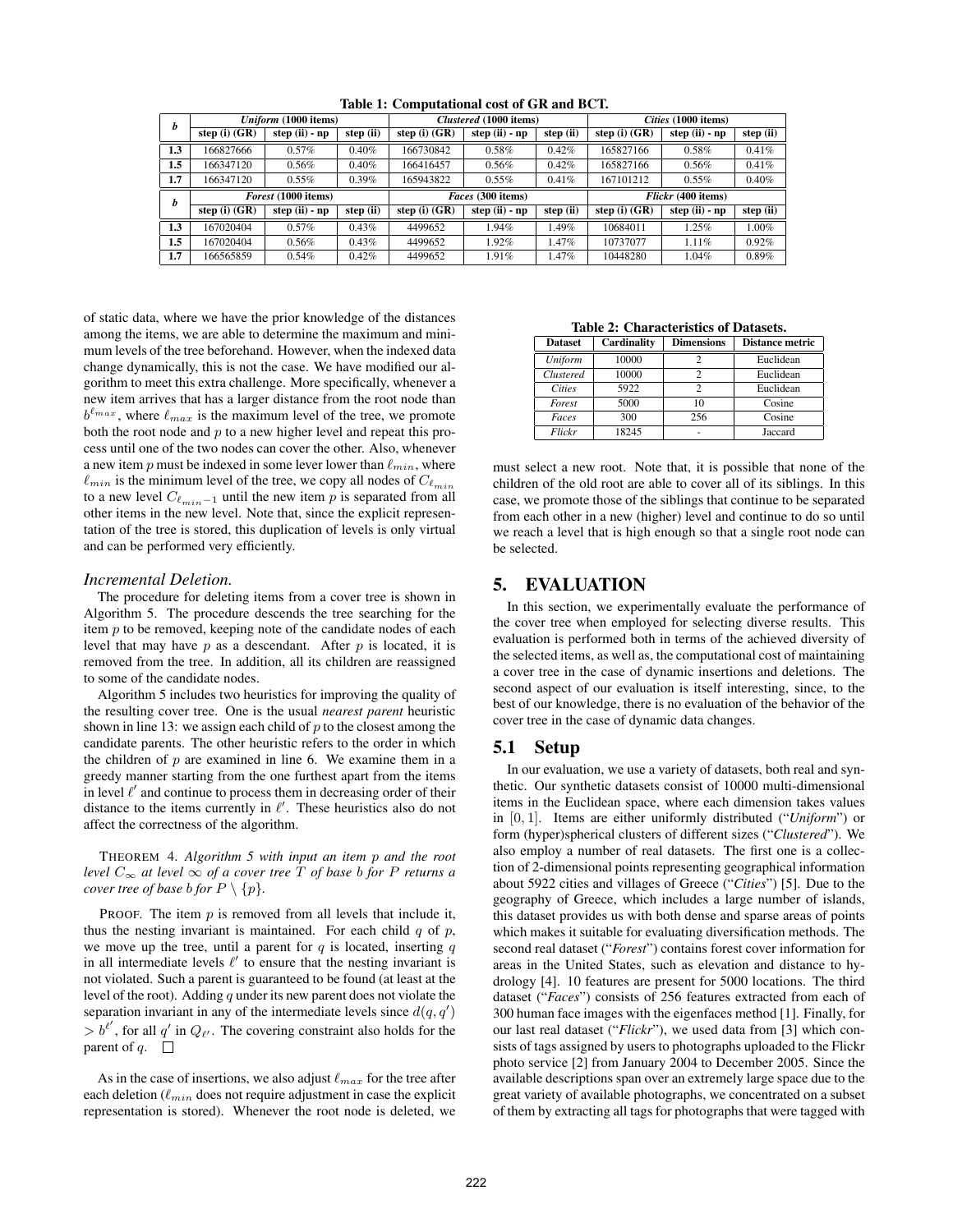

**Figure 4: Total number of operations for retrieving the** k **most diverse items for GR and BCTs with base values of 1.3, 1.5 and 1.7.**

a specific keyword, namely the keyword "holiday". Throughout our evaluation, we used different distance metrics for our datasets. We used the Euclidean distance for "*Uniform*", "*Clustered*" and "*Cities*", while for "*Faces*" and "*Forest*", we employed the Cosine distance. Finally, for "*Flickr*", we used the Jaccard distance among the sets of tags describing each photograph. The characteristics of our datasets are summarized in Table 2.

We first compare the performance of the Batch Cover Tree (BCT) and the Incremental Cover Tree (ICT) against the greedy heuristic (GR). For comparison, we also report results of randomly selecting  $k$  of the available items (RA). Then, we concentrate on the behavior of ICT in a streaming scenario and also report on the quality of the achieved solutions for the CONSTRAINED CONTINUOUS k-DIVERSITY PROBLEM.

All approaches are implemented in Java using JDK 1.6. Our experiments were executed on an Intel Pentium Core2 2.4GHz PC with 2GB of RAM.

# **5.2 Comparison of BCT, ICT and GR**

First, we compare BCT against GR. Diversity-wise, as shown in Corollary 1, the solutions provided by BCT are identical to those of GR, which is generally one of the best performing heuristics for computing diverse results [10]. Due to the NP-hardness of the k-DIVERSITY PROBLEM, it is not possible to compute optimal solutions in reasonable time even for moderate values of  $n$  and  $k$ , and therefore, such values are not reported here. However, we know

**Table 3: Height of produced BCTs and ICTs (in parentheses).**

|     |                      |                  | <b>Maximum</b> level |               |              |          |  |  |  |  |
|-----|----------------------|------------------|----------------------|---------------|--------------|----------|--|--|--|--|
| b   | <b>Uniform</b>       | <b>Clustered</b> | <b>Cities</b>        | <b>Forest</b> | <b>Faces</b> | Flickr   |  |  |  |  |
| 1.3 | 2(1)                 | 7(6)             | $-6(-7)$             | $-1$ $(-2)$   | 0            |          |  |  |  |  |
| 1.5 |                      |                  | -4                   | - 1           | 0            |          |  |  |  |  |
| 1.7 |                      | 4(3)             | $-3$                 | $0(-1)$       | $\Omega$     | $\Omega$ |  |  |  |  |
|     | <b>Minimum level</b> |                  |                      |               |              |          |  |  |  |  |
|     |                      |                  |                      |               |              |          |  |  |  |  |
| b   | uniform              | clustered        | cities               | forest        | faces        | flickr   |  |  |  |  |
| 1.3 | $-26$                | $-25$            | $-35$                | $-45$         | $-45$        | $-8$     |  |  |  |  |
| 1.5 | $-17$                | $-16$            | $-23$                | $-29$         | $-29$        | -6       |  |  |  |  |

**Table 4: Computational cost of ICT as compared to BCT.**

|                  | 18010 B Companional cost of ICI as compared to DCT. |                      |                       |                        |                                 |            |  |
|------------------|-----------------------------------------------------|----------------------|-----------------------|------------------------|---------------------------------|------------|--|
| h                |                                                     | Uniform (1000 items) |                       | Clustered (1000 items) | Cities (1000 items)             |            |  |
|                  | $\overline{\text{ICT}} \cdot \text{np}$             | ICT                  | $\overline{ICT}$ - np | <b>ICT</b>             | $\overline{ICT}$ - np           | <b>ICT</b> |  |
| 1.3              | 0.16%                                               | 0.16%                | 0.16%                 | 0.16%                  | 0.15%                           | 0.15%      |  |
| 1.5              | 0.08%                                               | $0.08\%$             | 0.08%                 | 0.08%                  | 0.07%                           | 0.07%      |  |
| 1.7              | 0.05%                                               | 0.05%                | 0.06%                 | 0.06%                  | 0.05%                           | 0.05%      |  |
|                  |                                                     |                      |                       |                        |                                 |            |  |
|                  |                                                     | Forest (1000 items)  |                       | Faces (300 items)      | $\overline{Flickr}$ (400 items) |            |  |
| $\boldsymbol{h}$ | $\overline{ICT}$ - np                               | ICT                  | $\overline{ICT}$ - np | ICT                    | $\overline{ICT}$ - np           | ICT        |  |
| 1.3              | 0.13%                                               | 0.13%                | 0.78%                 | 0.79%                  | 3.83%                           | 3.84%      |  |
| $1.5\,$          | 0.07%                                               | $0.07\%$             | 0.41%                 | 0.41%                  | 2.10%                           | 2.10%      |  |

that GR, and thus BCT, provide a  $\frac{1}{2}$ -approximation of the optimal solution.

We focus our evaluation on the computational cost of building a BCT compared to that of employing GR. We measure this cost in terms of *operations*, i.e., distance computations required to be calculated, instead of other measures, such as time. The reason for this is that the cost of a single distance computation varies a lot depending on the distance metric used. For example, computing Jaccard distances between sets of items is more expensive than computing Euclidean distances. To evaluate this computational cost, we use 1000 random items for all datasets except from "*Faces*" where there are only 300 available items and "*Flickr*" where the distance computations are much more time-consuming.

The cost of building a BCT consists of: (i) performing operations at the lowest (leaf) level among the  $n$  available items in order to build the first non-leaf level and then (ii) performing a number of operations to assign nodes to the most suitable parent as the upper levels of the tree are constructed. We measure the operations performed at steps (i) and (ii) separately. Operations required by step (i) are also the operations required by GR. Therefore, the actual extra cost of building a BCT is reflected by the operations of step (ii). The amount of these operations differs depending on whether our nearest-parent heuristic (denoted "np") is employed or not.

Table 1 shows the required operations to build BCTs for different values of base b. For clarity, we report the absolute number of operations required by step (i) and the additional operations required by step (ii) as a percentage of the operations required by step (i). For example, for  $b = 1.3$  and the "*Uniform*" dataset, step (ii) of BCT with the nearest-parent heuristic requires only an additional 0.57% of the operations of step (i). When we just need to compute the k most diverse items only once, employing GR would be preferable. However, building a BCT comes at little extra cost and can be used to answer queries for multiple values of  $k$  and for the case of dynamic insertions and deletions of items.

Next, we show the cost of retrieving the  $k$  most diverse items from a BCT as opposed to retrieving them employing GR with var-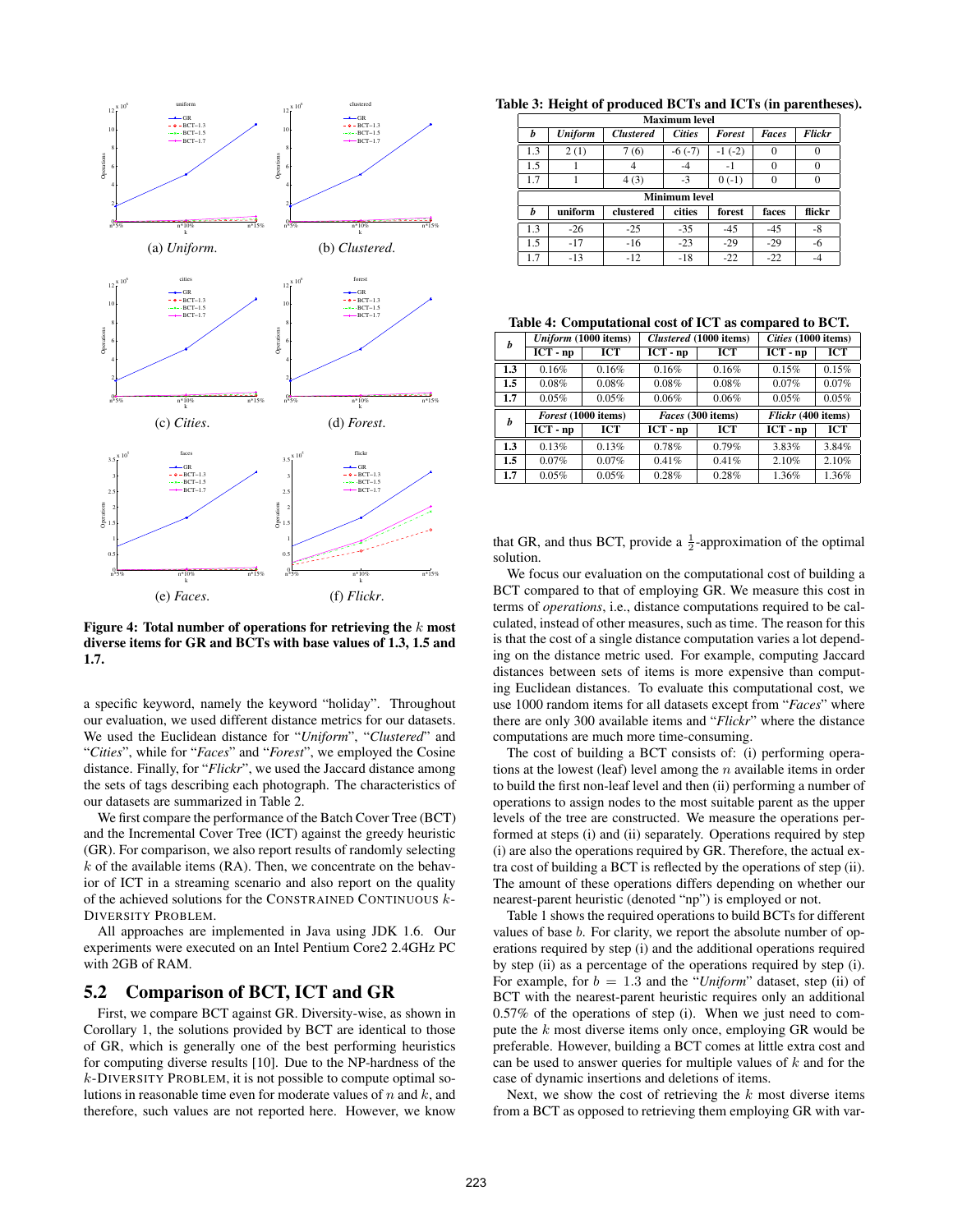

**Figure 5: Achieved diversity of ICT and GR.**

ious values of k expressed as a percentage of the total number of available items  $n$  (Figure 4). We see that retrieving diverse items from an already constructed BCT has much smaller cost than executing GR from scratch, even for small values of  $k$ . The cost is higher for the "*Flickr*" dataset because the constructed tree is short and wide, which results in more operations performed by lines 8-12 of Algorithm 2. The heights of the produced BCTs for our different datasets can be seen in Table 3 where we report the  $\ell$  values for the highest and lowest levels. The BCTs for the "*Flickr*" dataset are considerably shorter because the average distance among the items of this dataset is larger than those of the other datasets. Another interesting observation is that the trees constructed for the "*Faces*" and "*Forest*" datasets are almost of the same height, even though the size of the "*Faces*" dataset is around one third of the size of the "*Forest*" dataset.

We also report the cost of building an ICT as compared to the cost of building a BCT (Table 4). To construct such trees, we used our dynamic version of Insertion to insert all items of the corresponding datasets to the trees. The cost is shown as a percentage of the total cost (step (i) and step (ii)) of constructing the BCT tree for each dataset. Clearly, building ICTs has a much lower cost than their BCT counterparts. Figure 5 reports the quality of the solutions produced by GR, and thus BCT, and ICT for our datasets. ICTs achieve very good solutions, while their cost is very small compared to that of GR and BCTs. In general, the produced ICT for a dataset is different than the BCT for this dataset. However, in most cases they both have the same height. Table 3 reports in parentheses the height of the ICT, for the cases in which, this is different from the height of the corresponding BCT.

To give some intuition concerning actual execution times, performing the greedy step to execute GR, and also construct the lower level of a BCT, requires, with our current implementation, around 7 seconds for our Euclidean datasets and the reported b values. Building the corresponding ICTs is much more efficient, requiring under 0.5 seconds on average.

## **5.3 Continuous Data**

Next, we concentrate on how our approach performs with stream-

ing. To simulate the order in which data arrives, we used the photo upload time for our "*Flickr*" dataset and, for the rest of our datasets, we randomly permuted the items so that they enter the stream in a random order. Due to space constraints, in this section, we omit the "*Clustered*" and "*Forest*" datasets. The results are similar to the other cases.

Figures 6, 7 and 8 show results for different values of the number of required items  $k$ , the length of the jumping window  $w$  and the jumping step of the window  $h$  respectively.  $w$  is selected as a percentage of the total number of available items  $n$ , while  $k$  and  $h$ are selected as a percentage of  $w$ . We report averages over computations performed for all windows while the window slides along the stream of items.

The top rows of Figures 6, 7 and 8 report the achieved diversity of GR (and equivalently BCT) and the dynamically constructed ICTs for different base values. Again, we also report the diversity achieved by RA. We observe that, even though the cover trees are dynamically constructed, and thus may differ from the corresponding BCTs for the same set of items, the achieved diversity is very close to that of GR in all cases. This means that, in practice, the performance of ICTs is better than its theoretical bound of Theorem 1.

The computational cost for using the cover trees, depicted in the bottom rows of Figures 6, 7 and 8, is the sum of two factors: (i) the cost for computing the  $k$  most diverse items at each window and (ii) the cost of removing (resp. inserting) from the cover tree the items that have exited (resp. entered) the window. We see that, in most cases, this cost is substantially smaller than the cost of computing the diverse items using GR at each window. Also, this cost increases as b decreases, since a smaller base value corresponds to taller trees, something that has an impact on the cost of insertions and deletions. In this experiment, we used the nearest-parent variations of Insertion and Deletion, as explained in Section 4. We also experimented with the non-nearest-parent alternatives and noticed that the decrease in the quality of the solution was less than 8%. The savings in computational cost were not that important for insertions as for deletions. The cost of insertions remained roughly the same, while deletions required only around 55% of the opera-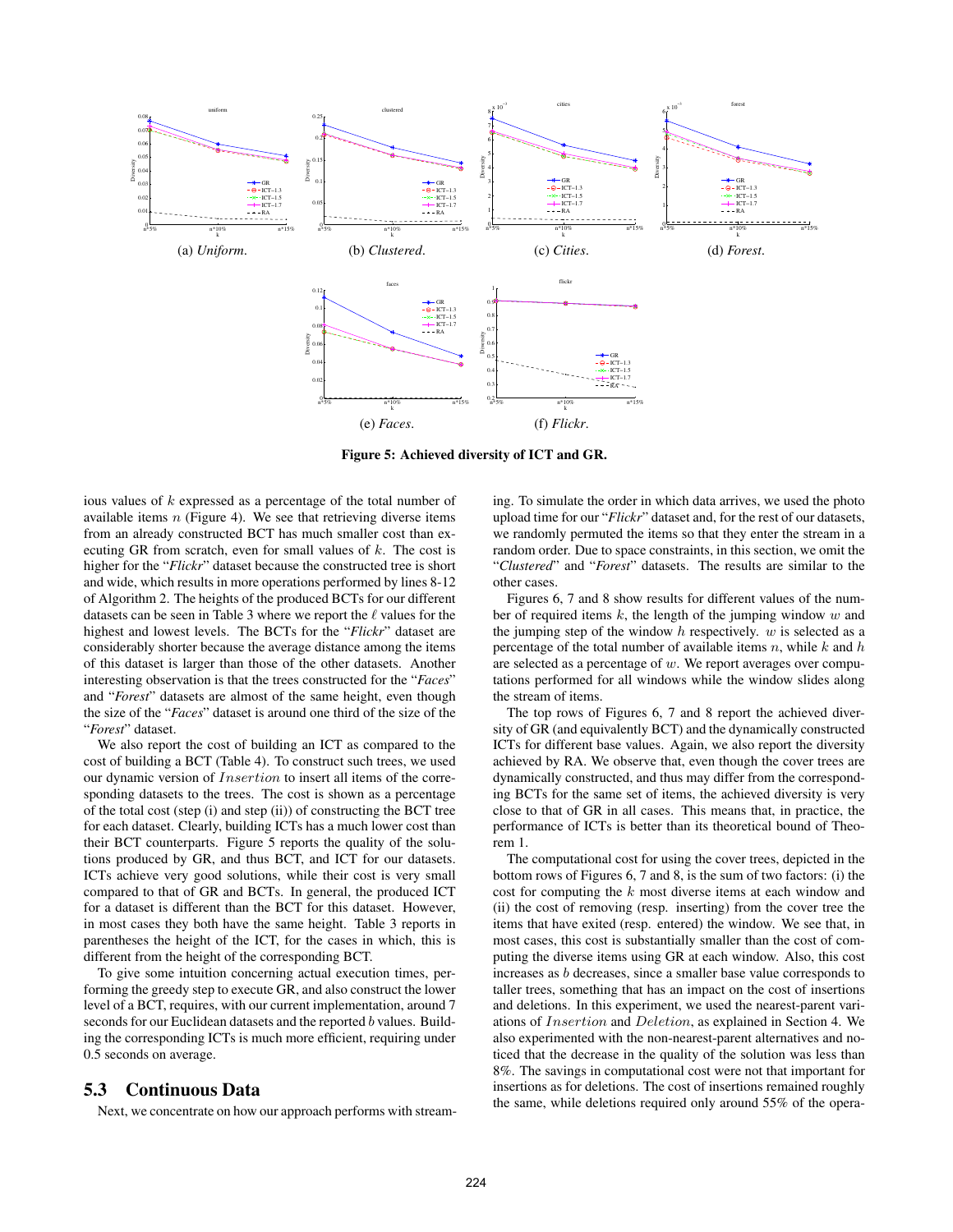

**Figure 6:** Achieved diversity (top row) and operations (bottom row) for  $w = n \cdot 20\%$  and  $h = w \cdot 20\%$ .



**Figure** 7: Achieved diversity (top row) and operations (bottom row) for  $k = w \cdot 15\%$  and  $h = w \cdot 20\%$ .



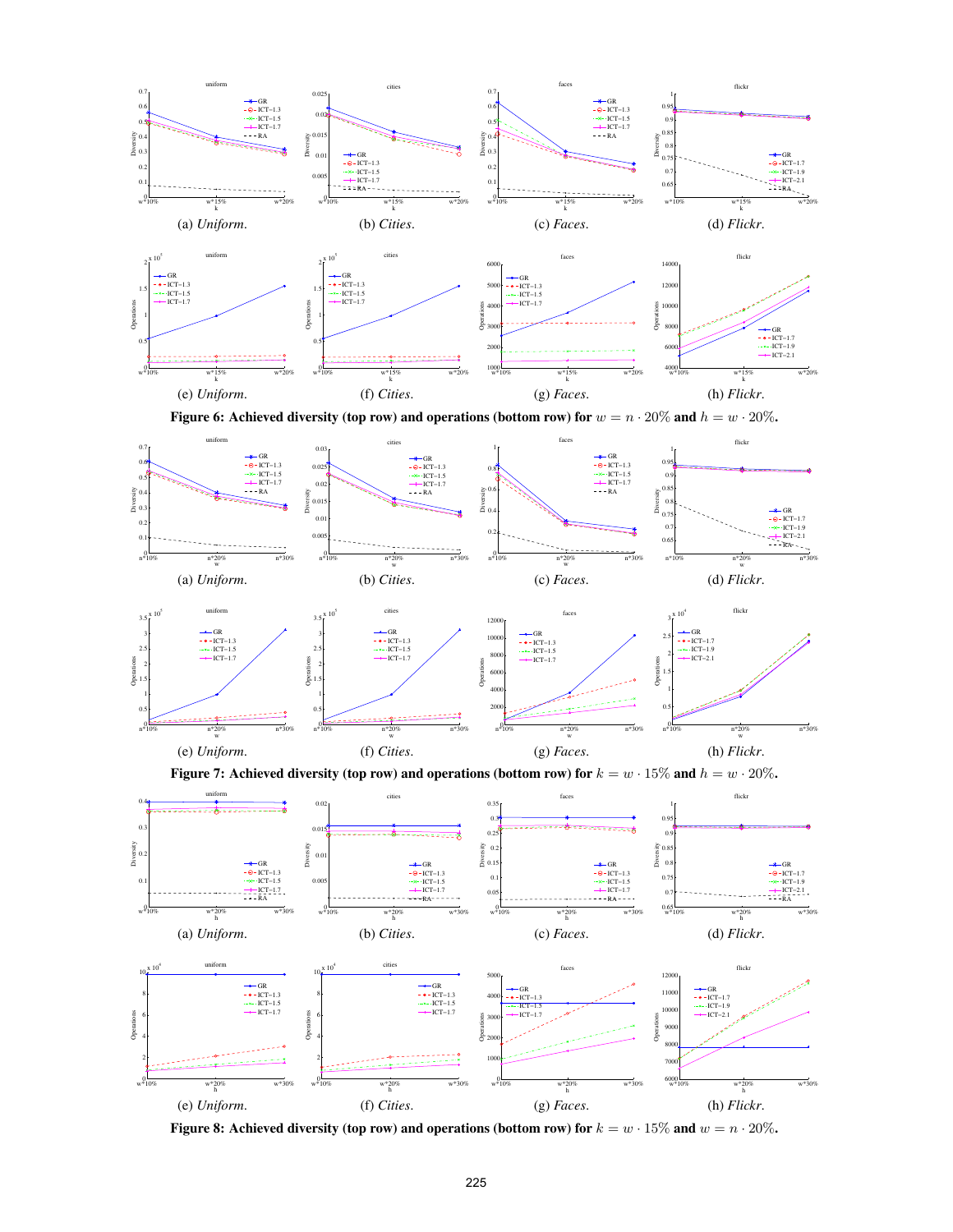

**Figure 9:** Achieved diversity for  $w = n \cdot 20\%$  and  $h = w \cdot 20\%$  ((a), (b)),  $k = w \cdot 15\%$  and  $h = w \cdot 20\%$  ((c), (d)) and  $k = w \cdot 15\%$ **and**  $w = n \cdot 20\%$  ((e), (f)).

tions required by the nearest-parent variations. This makes the use of the simple alternatives attractive when we are willing to trade a small reduction in quality for smaller computational cost.

Concerning real time, for our Euclidean datasets and the reported b values, insertions require less than 1 millisecond for trees with 1000 items, around 2 milliseconds for trees with 5000 items and up to 2.6 milliseconds for trees with 10000 items. The corresponding times for deletions are around 1, 4 and 10 milliseconds respectively.

Finally, we perform a series of experiments to see the relation between the solutions of the UNCONSTRAINED CONTINUOUS k-DIVERSITY PROBLEM and the CONSTRAINED CONTINUOUS k-DIVERSITY PROBLEM. To this end, we adapt GR following our previous work in [10]. After each window jump, we initialize the solution for the new window with the remaining items from the previous window that were determined to be diverse, thus enforcing the durability requirement. Let  $S$  be this set of items. Then, we use GR to select  $k - |S|$  other items from the new window, ignoring items that have been generated previously than the newest item in S, according to the freshness requirement. We denote this variation as Streaming Greedy (SGR) heuristic. We also modify our diverse item retrieval from the Cover Tree as discussed in Section 3 (denoted SCT).

Figure 9 shows the behavior of SGR and SCT for different base values when we vary k, w and h for "*Cities*" and "*Faces*". We omit the respective figures for the remaining datasets due to space restrictions. We notice that enforcing the durability and freshness requirements does not have a considerable impact on the achieved diversity. Both SGR and SCT achieve lower diversity than their unconstrained streaming counterparts, however, this is something we expect since the durability requirement enforces the inclusion of specific items in the solution. Concerning time, to provide some insight, retrieving the top-100 most diverse results from a cover tree with  $1.3 \le b \le 1.7$  containing from 1000 up to 10000 items requires around 16 milliseconds, while executing GR in this case requires up to 3.2 seconds for 5000 items and more than 15 seconds for 10000 items.

# **6. RELATED WORK**

Due to the NP-hard complexity of the k-DIVERSITY PROBLEM,

a number of heuristics have been proposed in the related literature for selecting diverse subsets of items. There are plenty different flavors of diversification techniques (e.g., [24, 7, 25]). However, most works consider that the available items do not change over time and, thus, a diverse subset of items is computed once and does not evolve. Recently, a couple of works ([10, 21]) considered continuous flows of items and proposed initial approaches on incremental diversification. The authors of [23] also propose an index-based approach to diversification, which imposes certain restrictions on the form of the data and the function  $f$ .

In this section, we first present an overview of the most widely used heuristics for the static version of the problem, then existing approaches for the continuous case and, finally, existing indexbased approaches.

**Static Data:** A number of heuristics have been proposed in the literature for solving the k-DIVERSITY PROBLEM [11], ranging from applying exhaustive algorithms to adapting traditional optimization techniques. Most heuristics that locate good solutions at a reasonable time fall in one of the following two families: *greedy* heuristics and *interchange* (or *swap*) heuristics.

Greedy heuristics make use of two sets: the initial set  $P$  of  $n$ available items and a set  $S$  which will eventually contain the selected items. Items are iteratively moved from P to S and vice versa until  $|S| = k$  and  $|P| = n - k$ . In the most widely used variation, first, the two furthest apart items of  $P$  are added to  $S$ . Then, at each iteration, one more item is added to S. The item that is added is the one that has the maximum distance from S. The complexity in terms of computed distances is  $O(n^2)$ .

Interchange heuristics are initialized with a random solution S of size  $k$  and then iteratively attempt to improve that solution by interchanging an item in the solution with another item that is not in the solution. The item that is eliminated from the solution at each iteration is one of the two closest items in it. There are two main variations: either perform at each iteration the first interchange that improves the solution or consider all possible interchanges and perform the one that improves the solution the most. None of the two variations clearly outperforms the other, while their worst case complexity is  $O(n^k)$ . Even though there is no clear winner in terms